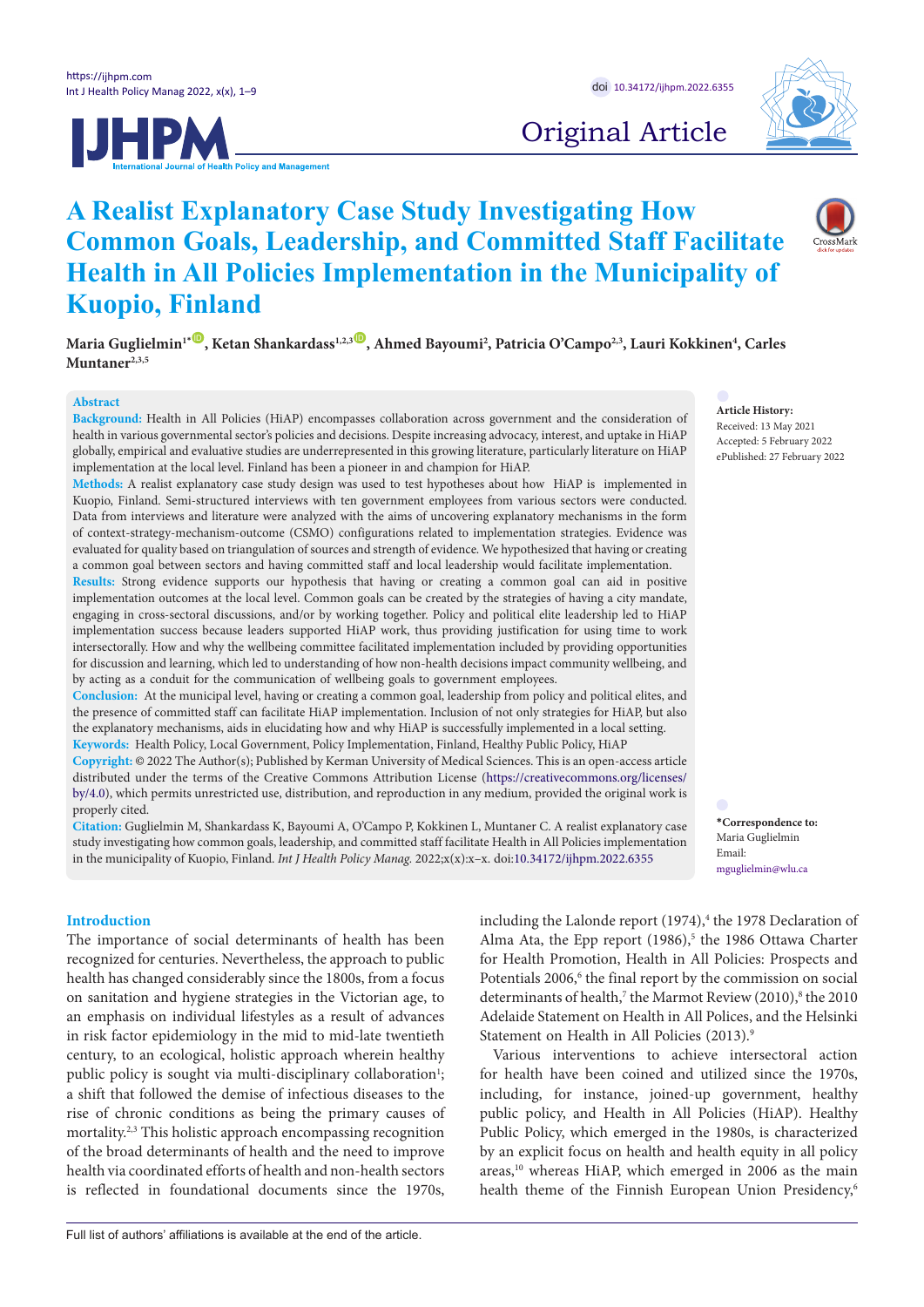# **Key Messages**

### **Implications for policy makers**

- Creating common goals between sectors can aid in successful implementation of Health in All Policies (HiAP) at the municipal level. Common goals can be created by having a city mandate, engaging in cross-sectoral discussions, and/or by having different sectors work together.
- Policy and political leadership for HiAP can promote positive implementation outcomes because leaders supported HiAP work and therefore provide justification for using time to work intersectorally.
- Having an intersectoral committee for HiAP can aid in HiAP implementation by providing opportunities for discussion and learning, which can foster understanding of how non-health decisions impact community wellbeing, and by acting as a conduit for the communication of wellbeing goals to government employees.
- When interpreting research findings, careful consideration must be given to context. More similar contexts may allow for greater transferability of findings.

#### **Implications for the public**

Health is largely determined by environments for daily living, like social and economic environments and the built environment. These environments are influenced by policies and decisions made in non-health sectors such as the sectors of education, transportation, finance, housing, labour, infrastructure, etc. Health in All Policies (HiAP) is a government policy approach that considers the impacts of health and health equity in health and non-health government policies and decisions in order to promote population health and health equity. While this is a laudable aim, HiAP is not always easily implemented. HiAP can be implemented at the supranational, national, regional, and/or municipal level. This study investigated how HiAP is implemented in a city in Finland, and found that having common goals between sectors, and having local leadership and committed staff helped improve implementation.

provides a concrete approach to fulfilling the aim of Healthy Public Policy by systematically taking health into account. It is distinguishable from other intersectoral initiatives in that HiAP is coordinated primarily by formal structures and processes of government, and it is explicitly linked to structural or long-term governmental policies or agendas rather than being ad hoc.<sup>11</sup> HiAP is "an approach to public policies across sectors that systematically takes into account the health implications of decisions, seeks synergies, and avoids harmful impacts in order to improve population health and health equity."9 The HiAP approach can be implemented at various government levels, including local, regional, national, and supranational. Local implementation includes HiAP occurring within municipalities wherein governments are advantageously positioned due to their proximity to residents and the direct impact of policies and decisions.

#### Policy Context in Finland

Finland has been, and continues to be, an exemplary country in implementing and championing the HiAP approach.<sup>12</sup> The idea of intersectoral action for health has existed in Finland for some time. In 1972 the Economic Council stated that many measures of preventative health policy are the responsibility of non-health public sectors.13 During that time period Finland also launched the North Karelia project, an intersectoral initiative, in response to high cardiovascular mortality rates. Since the North Karelia project in the 1970s, Finland has continued to recognize the importance of addressing health outside the health sector, and promote population health via intersectoral action, as demonstrated by the decision to make HiAP the main public health theme of Finland's European Union presidency,<sup>6</sup> and in Finland's various policy documents.

The key elements in Finnish policy context that have supported systematic uptake of HiAP include the public health law and the Advisory Board for Public Health. The public health law offers a framework for intersectoral collaboration (ISC) between the health sector and other governmental

departments, as well as non-governmental organizations and the private sector.6 The Advisory Board for Public Health coordinates the implementation and monitoring of HiAP and comprises different sub-committees for horizontal collaboration (10 of the 13 ministries represented) and for local action (various municipal and regional authorities represented).

 Although Finland has had challenges in implementing HiAP, and although HiAP is a complex and deeply political process,<sup>14</sup> Finland has sustainably engaged in HiAP implementation efforts<sup>15,16</sup> and is arguably an exemplary country in their engagement and success of HiAP.

Despite Finland's leadership in HiAP, and despite the growing and rich literature on HiAP in Finland<sup>17-21</sup> including literature on HiAP implementation at the national level,<sup>15,16,22</sup> there is a dearth of literature focused HiAP implementation at the municipal or local level. Indeed, even on an international scale the literature on HiAP implementation locally is limited, as reported in a recent scoping review.<sup>23</sup>

In Finland municipalities are quite autonomous and some 300 municipalities are responsible for social services and healthcare, basic education, upper secondary education, town planning, the technical infrastructure, environmental protection, and culture and sports.18 Of all public services, the municipalities currently cover two thirds and the state, and its regional authorities are responsible for one third. The municipalities have the authority to levy taxes, but they also receive an annual fixed amount of money from the state to fulfil their statutory duties and are involved in the drafting of national legislation.18 However, a major reform has currently been implemented and from the beginning of 2023 the responsibility for the organization of health and social services will be transferred from municipalities to 22 counties.

### HiAP at the Local/Municipal Level

Municipalities within many countries globally have adopted a HiAP or intersectoral action for health approach, including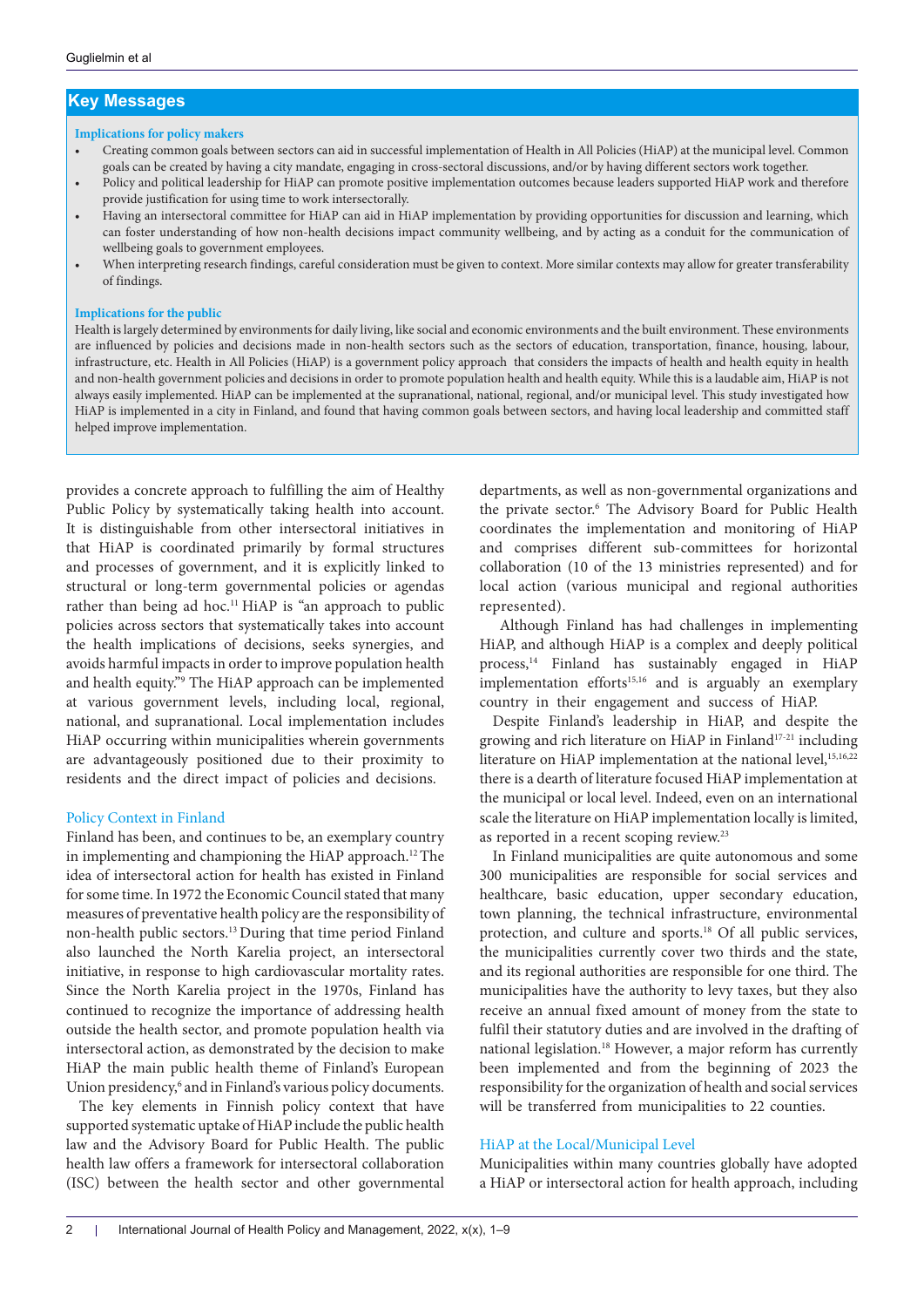Australia, New Zealand, Canada, USA, Netherlands, Denmark, Finland, Sweden, Switzerland, UK, Thailand, Israel, Brazil, Cuba, Ecuador, Iran, and Sri Lanka, among others.23-25 Inasmuch as there is wide variation in population size, structure, power, political representation and wealth within local governments, a wide array of HiAP mechanisms or tools are used.25 Governance tools for HiAP can include interdepartmental committees, impact assessments (ie, Health Impact Assessment), joined-up evaluation, financial mechanisms for partnerships, and mandates.<sup>26,27</sup> Municipal HiAP governance and policy implementation may be particularly impactful on population health when compared with regional or national HiAP since many of the policies and decisions operating at this level have a direct impact on social, physical, economic, and cultural environments, and thus on the health of community residents. Several factors have been noted in the literature to facilitate HiAP at the local level, including funding, political support and local leadership, a shared vision across sectors, national leadership, a HiAP mandate, and the use of tools such as Health Impact Assessment.<sup>23-25</sup>

HiAP is a policy approach for improving population health<sup>28</sup> and has gained traction globally. A scoping review in 2011 found 16 cases of country-level HiAP.<sup>29</sup> Increasingly, municipalities are implementing a HiAP approach to improve community health and wellbeing and to address health inequities.20,30 As municipalities continue and begin to implement HiAP, there is a need to identify causal pathways in HiAP implementation, and understand how and why strategies for HiAP work. Shankardass and colleagues<sup>16</sup> note there has been little work done to understand why certain implementation practices work in some settings. Although there has been some application of theory to HiAP,16,28,31-36 to our knowledge there is no published literature focusing on how and why strategies for HiAP work at the local level, and there has been no development and application of theory of HiAP implementation locally.

Therefore, given the limited research on implementation of municipal HiAP, and given the importance of municipal governance in community health outcomes, this study sought to address this gap by understanding how and why strategies for HiAP work in the municipality of Kuopio, Finland by testing hypotheses on strategies for successful implementation. Using an explanatory case study design, we sought to answer the following research questions: How is HiAP currently implemented at the local level in Kuopio, Finland? What are the underlying mechanisms facilitating successful implementation? We defined successful implementation as positive policy implementation outcomes including acceptability and feasibility of implementation across parties involved, and sustainability of the HiAP implementation process (eg, completion of a HiAP intervention activity).<sup>36</sup> Assessment of positive impacts on health equity could also be considered an indicator of successful implementation; however this was outside the scope of this study. To answer the research questions, we formulated hypotheses about strategies involved in successful implementation of HiAP locally based on findings from a literature review<sup>23</sup> and tested them with

data on Kuopio. We used methods successfully employed previously to study complex policy implementation.<sup>36</sup>

# **Materials and Methods**

# Study Design and Philosophy of Science

We used an explanatory case study design with a philosophy of knowledge that is realist. Case studies are most appropriate for "how" and "why" questions and investigate causal explanations,<sup>33</sup> which can be done by testing hypotheses. We drew from realist evaluation methods and therefore included explication of an initial causal theory of how and why events occur. In addition to realist evaluation methods, our initial theory (in the form of hypotheses) was based on evidence from the literature on HiAP implementation locally. We focused on providing initial program theory, as per Pawson and Tilley,<sup>37</sup> rather than a specific and refined theorem.

Mechanisms are at the heart of casual investigation. Such explanations can be articulated in the form of *contextmechanism-outcome* pattern configurations.38 *Mechanisms*, which are underlying explanatory processes of a strategy/ intervention (as part of a program, for instance), occur within specific social, economic, political, and physical environments.37 Programs like HiAP are always introduced into pre-existing social and cultural *contexts*, including particular geographical locations, and social norms and values, which are of crucial importance in explaining *outcomes,* the success or failure of a social program for instance.<sup>37</sup> In our case, we were interested in testing hypotheses focused on the role of success factors for HiAP implemented identified in the literature (as described below); so we also identified aspects of the context that resembled implementation *strategies*, which we defined as intentional plans or activities related to HiAP that are involved in activating mechanisms responsible for producing implementation outcomes. Therefore, in this analysis we articulated *context-strategy-mechanism-outcome* pattern configurations, or CSMOs.

## Hypotheses

This study was guided by findings from a scoping review, which identified several factors involved in successful HiAP implementation at the local level, including establishment of a shared vision of HiAP across sectors, and value of specific human resources for implementation including local leadership and committed staff.<sup>23</sup> We devised our initial theory about how and why establishing a shared vision across sectors and the presence of local leadership and committed staff are involved in successful HiAP implementation based on evidence from the literature.23 To better articulate our theory, we created a set of hypotheses for each domain (Domain 1. Establishment of a Shared Vision, and Domain 2. Local Leadership and Committed Staff). (Hypotheses are presented below).

Domain 1, Hypothesis 1: Common goals between the health and non-health sector are created *(mechanism)* via win-win strategies by a government employee from the health sector to engage the non-health sector in a HiAP activity *(strategy)*, which leads to greater buy-in and/or ongoing competition of HiAP activities *(outcome)*.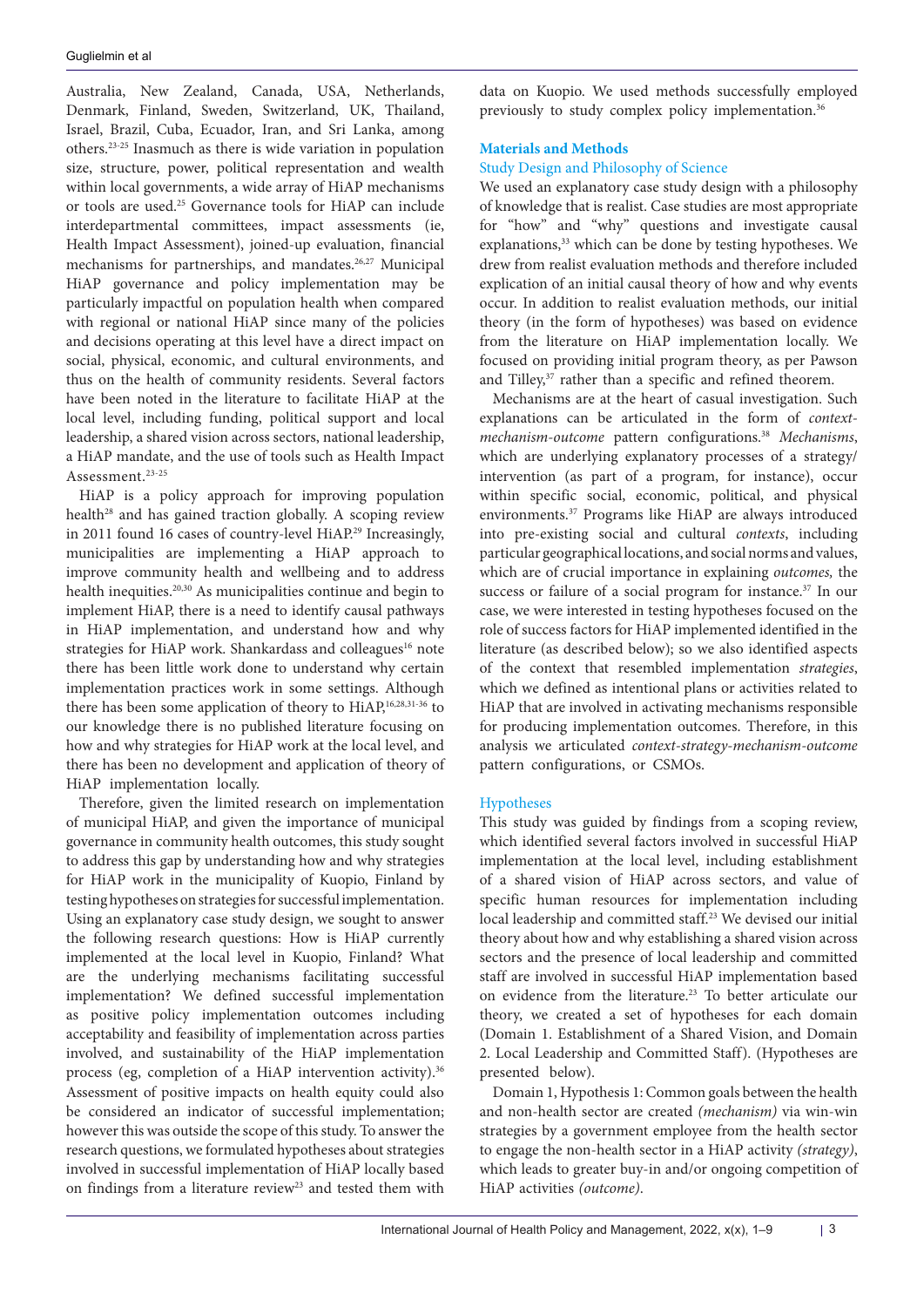Domain 1, Hypothesis 2: Common goals between the health and non-health sector are created (*mechanism)* when a government employee from the health sector learns of the other sector's goals and objectives and when communicating with them, references those goals and objectives and uses language and terms idiosyncratic to that specific sector *(strategy)*, which leads to greater buy-in and/or ongoing competition of HiAP activities *(outcome)*.

Domain 2, Hypothesis 1: The municipality has local leadership and/or committed staff for HiAP activities who provide guidance, support, training, and/or resources *(strategy)*. Having someone help with the process makes engagement easier and less frustrating (since HiAP activities, like doing a Health Impact Assessment, can be timeconsuming and cumbersome) *(mechanism)*, which leads to greater human resources and capacity to promote successful and ongoing completion of HiAP activities *(outcome)*.

Domain 2, Hypothesis 2: The municipality has local leadership and/or committed staff for HiAP activities who provide guidance, support, training, and/or resources *(strategy)*. Leaders and champions of HiAP will motivate and encourage others, and be an example to follow *(mechanism)*, which will lead to greater human resources and capacity to promote successful and ongoing completion of HiAP activities *(outcome)*.

## Case Selection and Data Collection

Finland has a long history of using a HiAP approach, having implemented one of the earliest examples of ISC for health via the North Karelia project,<sup>39</sup> and was a leader in bringing HiAP to the European and international scale when Finland made HiAP the theme during the EU presidency, which can be considered a success in consolidating rhetoric of HiAP.<sup>40</sup> Kuopio has a population of about 120 000 and is a leader for wellbeing promotion, happiness, and ISC within Finland as it is one of the happiest largest cities within Finland,<sup>41</sup> with Finland being reported as the happiest country in the world in recent years.42 Kuopio has a vision of being the "Capital of Good Life."43 As such, Kuopio was selected as an exemplary case. Kuopio is also considered a mature case of HiAP – falling in the "integrated" or "institutional" stage of HiAP maturity as evidenced by a broad shared vision and political and administrative anchoring for HiAP.<sup>32</sup> Semi-structured interviews were completed with ten government employees in the municipality of Kuopio between November 2018 and January 2019. Between ten and fifteen participants were sought per case in previous HiAP research using similar methods.36 Participants worked in various sectors/areas, including: Health and Social Services sector (1), municipal government as politicians (2), Wellbeing sector (3), Learning Services sector (1), Urban Environments sector (1), Facility Management (1), and the Traffic department (1). Key informants were identified based on a review of the literature, including grey literature, but mostly through snowball sampling. A diverse sample was sought to include participants from various sectors. Eligibility for participation was based on self-rated familiarity with HiAP implementation and Health Impact Assessment based on a Likert scale ranging

from 1-very unfamiliar to 5-very familiar, with those rating themselves 3-familiar or higher deemed eligible. Of the 21 potential participants contacted, three declined due to lack of time or eligibility, and eight did not respond despite followup attempts.

All interviews were in English and completed in-person in the participant's work setting, with the exception of one, which was completed over Skype. We used an interview guide that was based on the hypotheses and included openended questions. The interviewer, however, included many unscripted probing questions, based on participant responses, aimed at uncovering underlying mechanisms. Questions were presented in an open-ended manner, primarily beginning with "how" or "why" an event the participant noted occurred in order to prevent leading. Moreover, in addition to asking about specific hypotheses, participants were initially asked questions like "What helps the most in promoting good working relations with employees from non-health sectors?," followed by "how does that help?" in order to identify facilitating factors without any prompting. Participants' responses often included mention of hypotheses, which strengthened the results. Over the course of interviews many participants gave similar responses. All interviews were completed by the principal investigator (MG). Written consent was obtained and ethics approval was granted from the University of Toronto Research Ethics Board.

An extensive review of the literature on HiAP implementation at the local level in numerous countries was completed at the outset of the study to inform hypotheses development.<sup>23</sup> This scoping review identified several factors that hinder or facilitate HiAP implementation locally. A second literature review on HiAP implementation in municipalities in Finland specifically was also completed, the results of which were used as a source of data in addition to interview transcripts. The amount of literature, however, was limited.

## Coding and Analysis

The coding and analysis of data closely followed the methodology for realist explanatory case studies articulated by Shankardass and colleagues.<sup>36</sup> Transcripts were created verbatim from the recorded interviews and included utterances and breaks. First, interviews and literature were coded for specific CSMO pattern configurations based on hypotheses and were classified as supporting, refining, or refuting hypotheses. CSMOs were compared to each hypothesis to identify if one or more were relevant, and if so, if the CSMO supported or refuted the hypothesis. New CSMOs that fell outside of the hypotheses but were relevant for the outcomes under study were also found and coded in the interviews. Transcripts were reviewed by at least two authors, and inter-rater reliability was assessed by having authors independently code transcripts and subsequently compare findings. Trial coding, as a measure taken in attempt to strengthen inter-rater reliability, demonstrated similar identification of CSMOs. Once the initial coding was completed, CSMO data were extracted and put into tables for enhanced readability. At this stage, consensus building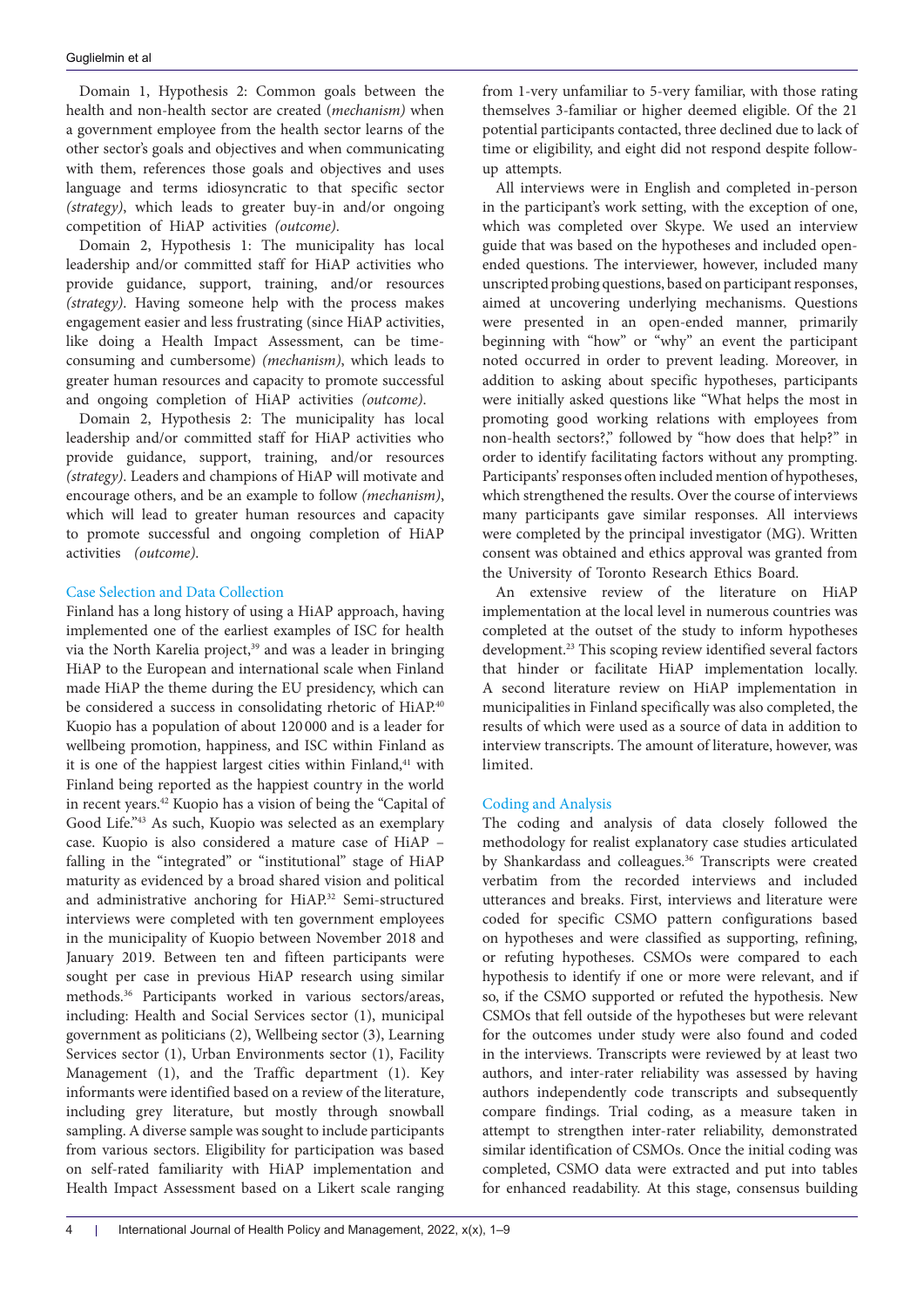occurred via meetings wherein at least two authors were present to review each CSMO to ensure agreement.

Subsequently, CSMO pattern configurations were then grouped by domains and patterns of similar mechanisms.<sup>36</sup> Tables were created for each domain so that triangulation could be assessed to determine the level of support from multiple sources. Evidence was evaluated for quality based on triangulation of sources and strength of evidence<sup>44</sup> ([Table\)](#page-4-0).

#### **Results**

Results are shown by domain. As most participants described a shared vision using the term "common goal" or "common target," the domain was renamed to reflect this evidence.

#### Common Goals

Our hypothesis about the importance of having or creating common goals in the implementation of HiAP was supported by strong evidence (thick evidence from six sources of data). However, findings suggested modifications to our initial hypotheses. For instance, we found limited evidence of the use of win-win strategies and using common language as necessary strategies for creating the mechanism of common goals and promoting implementation. Instead of these strategies, data revealed the use of three other strategies for enabling the mechanism of creating common goals that were not included in our initial hypotheses, including the Kuopio Strategy until 2030 (hereafter referred to as the Kuopio Strategy), communication across sectors, and collaboration together across sectors.

The municipality of Kuopio has a city mandate document, the Kuopio Strategy,<sup>43</sup> which is used by organizations and government sectors to guide their decisions/policies/ projects; it includes strategic priorities in the areas of business, education, environment, wellbeing, etc. Participants discussed the Kuopio strategy as a facilitating factor for HiAP implementation since it aided in providing various sectors with common goals. A politician identified the Kuopio Strategy as being helpful for getting various sectors to work together (outcome), and when asked why it was helpful he responded by saying, "because if we think leading of city, city is not just organization, it's a community, so if we have this kind of*…*mind map*…*if they have that all our work companies and peoples thinks that we have to do this kind of things, and that we goal*…*same goal." It was also noted that while "it's quite a difficult process and it takes a few years" to get people from various sectors to work towards common goals, there is an already established culture of ISC, which likely aided in creating a favourable environment for HiAP (context).

There was much agreement on the importance of having discussions with personnel from other sectors as a prerequisite for understanding and subsequently having/creating a common goal. Via discussions, sectors gained understanding of the other sector's goals and what they do, which enabled the creation of common goals. When asked what helps the most in promoting good working relationships, a participant from the Health sector identified having a common target. When asked "how do you have common targets?," she responded, *"*we create them together*…*we cannot tell them that do something because we want them to do. It's not very good, so that's why we have to discuss and find the common targets." This allowed her to work successfully with non-health sectors and led to the consideration of geriatric needs in planning and services in non-health sectors (outcome).

Additionally, in some instances, participants noted that discussions occurred when working on a project with another sector (collaboration together across sectors). Through discussion with other sectors (specifically health with nonhealth sectors), non-health sectors gained understanding of how their sector-specific decisions, policies, and actions impact the health of Kuopio residents. It was through these understandings that sectors were able to develop common goals, which ultimately led to enhanced intersectoral work to promote health and wellbeing. A participant from the Urban Environment sector described his experience working with the health sector on a project together as "speaking with the professionals like health sector people and they have like teach and we have had common…that I have figured out that we have same goals, that we can do together these." An important consideration of collaboration across sectors and discussions as facilitators for successful HiAP implementation is that meetings and discussions seemed to mostly occur in-person and not online. In an examination of HiAP in a community in Denmark, Christensen and colleagues<sup>45</sup> found that faceto-face interactions promoted collaboration, and fostered engagement and involvement. While only one participant commented on the benefits of being in-person (saying it is easier to discuss and explain your goals and objectives), and although it is beyond the scope of this research, it is worth contemplating if the meetings discussed by various participants would have been so successful if they had not been in-person.

#### Local Leadership and Committed Staff

In Kuopio, Finland, local leadership and committed staff appear to be important strategies in successful HiAP implementation via policy and political elite leadership and the

<span id="page-4-0"></span>Table. Triangulation of evidence<sup>44</sup>

| <b>Strong</b> | Thick <sup>a</sup> evidence from three or more sources of data (ie, documents or different informants) |
|---------------|--------------------------------------------------------------------------------------------------------|
| Adequate      | Thick evidence from two source of data                                                                 |
| Limited       | Thick evidence from one source of data                                                                 |
| Thin          | Only thin <sup>b</sup> evidence available                                                              |
| No evidence   | No evidence was generated                                                                              |

<sup>a</sup>Thick interview/literature CSMOs entail descriptions of the mechanisms that are detailed and typically include ample description of context, mechanism, and a clear link to the outcome.<sup>44</sup>

**bThin interview/literature CSMOs imply there is lack of critical detail about the mechanism, or there is an unclear link between the mechanism and** outcome.44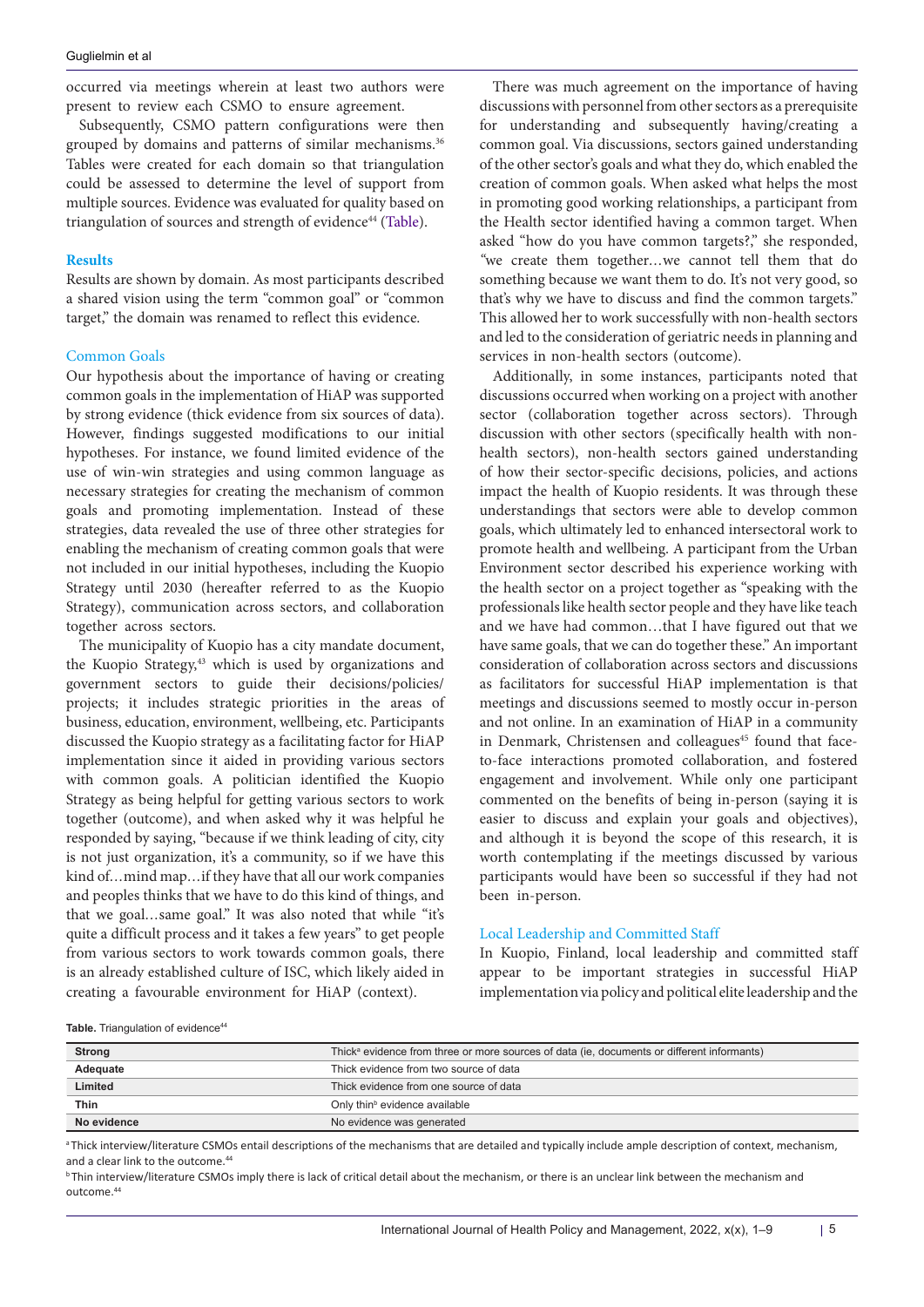wellbeing committee, as supported by strong evidence from four sources of data. Local leadership can include impetus for HiAP efforts by local actors including policy and political elites. These elites are actors who have been granted some form of formal authority by which they can exert control over the policy and political processes and its outcomes.16 Committed staff included personnel who were enabled to engage in and committed to intersectoral work alongside their other duties. Notwithstanding the supporting evidence, many aspects of our initial hypotheses veered from study results. For instance, almost all of the participants had not received formal training for HiAP; rather, learning to work intersectorally to promote health was learned on the job and happened because it was part of the working culture. Moreover, we did not find any evidence confirming that local leadership and committed staff make engagement easier; instead policy and political elites provided support and justification for HiAP work (mechanisms). Lastly, our hypotheses did not anticipate the importance of the intersectoral committees/groups, like the wellbeing committee.

Support for HiAP by policy and political elites existed in various forms. One participant noted that having the vice mayor support HiAP affected implementation because it allowed her to have common goals with leaders, and the vice mayor supported her sector's goals. She said without the vice mayoral support "it wouldn't happen." She went on to describe how the city could not have had the target of being an agefriendly city (outcome) without political support. Another participant noted that many bosses (eg, departmental/sector managers) and leaders in Kuopio believe that cooperation is a good thing and tell their employees they must work together. When asked why that helps in promoting ISC, she responded by saying because she can use her work time to work intersectorally. It seems that support from policy and political elite leaders provides justification for employees to engage in ISC. Counter-factual evidence for this is provided via another participant who, unlike the majority of participants, described her sector as working in a silo (this participant was in a different sector from the six service sectors where the majority of participants worked). She explained how ten years ago her department had a director who was interested in ISC and active in the World Health Organization (WHO), but since he has gone things have gone "backwards" in intersectoral cooperation and HiAP thinking.

Evidence was found in support of the strategy of intersectoral committees/groups, including the wellbeing committee, in the successful implementation of HiAP. Having a wellbeing committee seemed to enable discussions between sectors and provide opportunities for non-health sectors to learn about the ways in which their decisions and actions affect health (mechanism). A participant described how the wellbeing committee is made for "all activities which are outside the box of health and social care…activities which are promoting health and wellbeing." Another participant discussed working with the environment unit in an intersectoral group during which she was able to convince the unit that wellbeing promotion was part of their job, specifically, in building schools. She brought up the issue of having short doors in

washrooms, which enables students to take pictures of each other and post them online, a form of sexual harassment. She helped them realize wellbeing promotion was part of their job (mechanism), which led them to incorporate student wellbeing in the design of the school (outcome). The wellbeing committee was also helpful in HiAP implementation because each sector leader is informed of the wellbeing goals, which are then conveyed to other government employees. One informant noted how her boss "brings so much information to us…she always says now these are the goals for next year and these are the statistics that I got from research…it's like mutual understanding and sharing ideas and so if she says there's this certain problem in the city now…we discuss together that maybe we should do it that way or I have an idea." This made the goals "easier" and more "understandable." This quote demonstrates not only how leaders facilitate HiAP implementation via communication of information, but also illustrates useful departmental leadership skills. The sector leader presented the goals with research and rationale, and used an open approach whereby solutions were created together with employees in her sector.

## **Discussion**

Our case study of Kuopio, Finland, based on interviews from a diverse group of government employees, provides strong supporting evidence for the hypotheses that having common goals between sectors, and that local leadership and committed staff, facilitate intersectoral work for health. Through obtaining and testing data related to our a priori hypotheses, we found support for aspects of our original propositions, but also learned of nuances that differed from our predictions.

We found ample evidence supporting the presence or creation of common goals between sectors for successful HiAP implementation locally. This finding aligns with results of a scoping review on HiAP in municipalities that found lack of a clear vision or objective was a barrier for HiAP.<sup>24</sup> Similarly, Larsen and colleagues,<sup>46</sup> based on their analysis of intersectoral action of health in a Danish municipality, conclude that common goals are needed to incentivize collaboration. A common goal can be created by having a city mandate that promotes the tenets of HiAP (ie, wellbeing promotion, awareness of social determinants of health, etc), or by having different sectors work together on projects or planning. A clear mandate such as an official policy legitimizes ISC for health and can facilitate intersectoral action.<sup>25</sup> Having discussions with individuals from another sector, which leads to greater understanding of that sector and enhances relationship building, can also result in common goals. It was discovered that via discussions with the health sector, some non-health sector employees came to realize the importance of their sector in influencing health and wellbeing. After this realization occurred, non-health sector employees incorporated health and wellbeing in their sector-specific planning and actions. Baum and colleagues<sup>28</sup> similarly found that collaboration on HiAP in South Australia was helpful in increasing understanding of social determinants of health in public servants from a wide range of departments.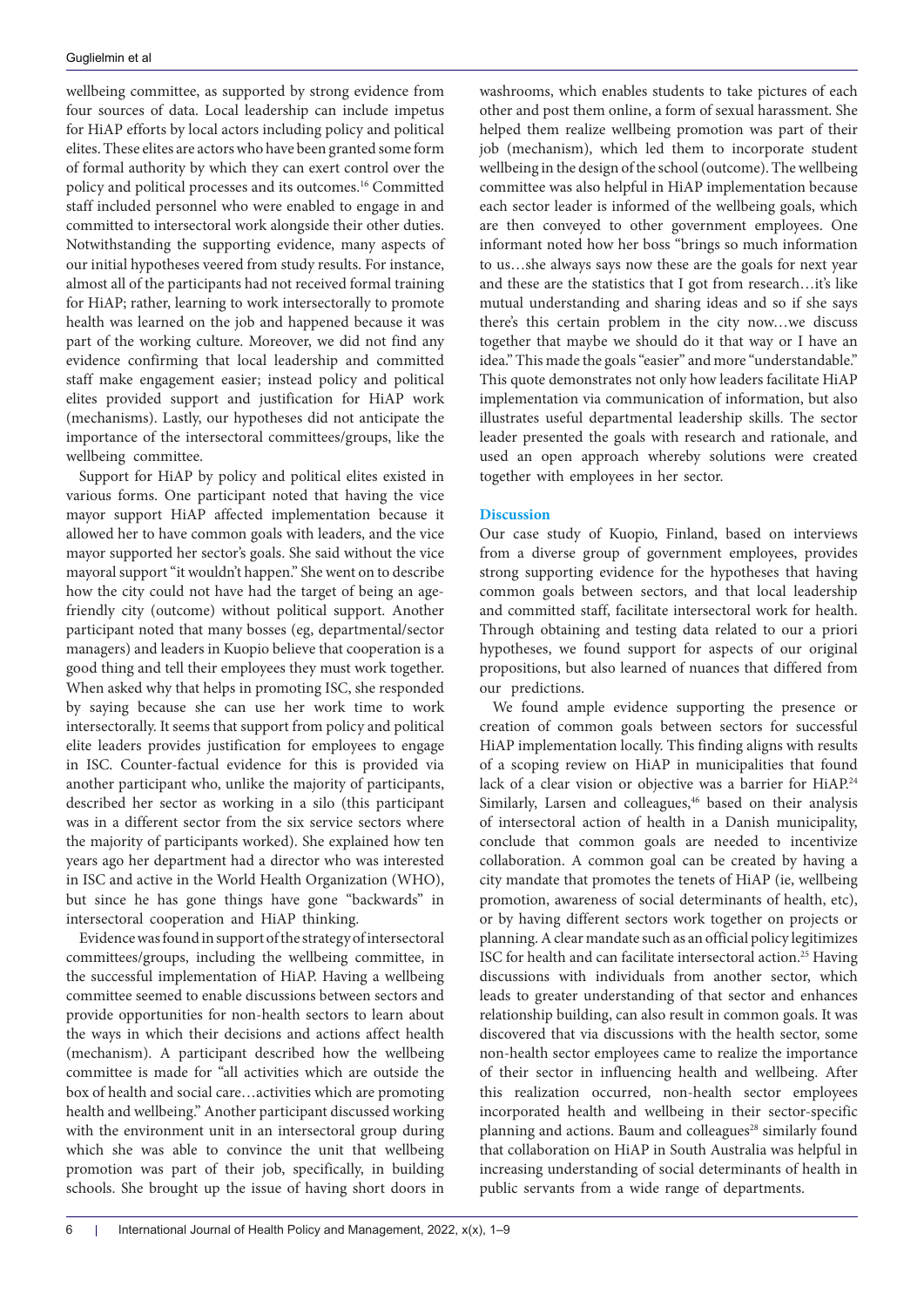Policy and political elites and the wellbeing being committee, examples of local leadership and committed staff, were also revealed as facilitating factors in HiAP implementation. Participants noted HiAP would not happen without political support, and having this senior level support was required to give employees permission to use their time to engage in ISC. Greer and Lillvis<sup>47</sup> likewise found that HiAP objectives given by political leaders justified actions that otherwise might have been neglected. Political will has been noted as an important factor in intersectoral action for health locally,<sup>25,48</sup> and lack of political will has been documented as a hindering factor.<sup>43</sup> The wellbeing committee enabled discussions, which led to learning and understanding (specifically that non-health sectors understand how their decisions impact health), and acted as conduit for departmental bosses to learn about the wellbeing goals and inform intradepartmental colleagues.

While results support the basic tenets of our a priori hypotheses, many aspects were different from original predictions. For instance, despite strong evidence in support of having/creating a common goal for the first domain, the strategies for creating common goals varied. Whereas we predicted using terms idiosyncratic to other sectors to be an important strategy, we found only some evidence for this. We had not hypothesized that the Kuopio Strategy would be an important determinant in creating common goals. With the second domain, although we found support for the strategy of local leadership and committed staff, we found a broader set of related mechanisms than we proposed. For example, we had anticipated that leaders would facilitate HiAP implementation by motivating and encouraging others; instead, we uncovered that leaders were important in implementation by providing justification for HiAP work and because their support for the aims of HiAP was viewed as a requirement for successful implementation. Moreover, while both domains were supported with evidence, more data supported the first domain, and many participants noted the importance of a common goal between sectors without any prompting during the interviews.

Few studies have investigated strategies and the underlying mechanisms (how and why the strategies worked) for HiAP implementation locally. To our knowledge, there has been no literature published focusing on how and why HiAP is successfully implemented in a Finnish municipality, even though Finland has been a pioneer in and champion for HiAP. Moreover, we are unaware of any literature focused on uncovering mechanisms for HiAP implementation strategies operating on the local level. Uncovering causal mechanisms and not simply describing associations provides insights on effective solutions.49-52 For instance, an association between the *strategy* of an intersectoral committee (ie, the wellbeing committee in Kuopio) and the *outcome* of successful HiAP activities may not provide the necessary information needed to successfully implement HiAP elsewhere. Since the *mechanism* by which this strategy is effective includes discussions between personnel from various sectors that enable increased understanding of how non-health decisions and policies impact health, an online committee using a top-down approach whereby members are not given an

opportunity to converse with each other could result in disappointing outcomes. As many employees are currently working from home amidst the coronavirus disease 2019 (COVID-19) pandemic and intersectoral meeting structures may be varied, such consideration may be particularly helpful. Lastly, intersectoral committees have been noted to be ineffective in some cities in Denmark.<sup>48</sup> Holt and colleagues<sup>48</sup> noted that, among other factors, public health teams were infrequently able to translate their public health aims into relevant boundary issues that would encourage strong buyin. It would be a worthy future endeavor to investigate the contexts and mechanisms of both effective and ineffective intersectoral committees.

Finland's dominant political patterns and policies over the last decades are important contextual factors in the country's implementation of HiAP. Finland has a long history of egalitarianism and falls within the social democratic welfare regime type. A principle socio-political policy in Finland is the welfare state, which includes a system of progressive taxation, comprehensive social security to protect citizens in the event of illness or unemployment, support for families with children, and free education and vocational training.<sup>18</sup> Although there are increasing pressures of globalization and neoliberalism, there is relatively less inequality in Finland compared with other liberal countries such as Canada, the United States, and the United Kingdom.

There have been instances of successful programs in one area of the world being applied elsewhere with disappointing outcomes; often the contextual factors were not adequately considered.53 While generalizability of one case can be limiting, in-depth analysis of mechanisms and contexts can permit such research to be used in theory building. Moreover, while careful consideration of findings and relevant contextual factors should be employed, our findings can be used strategically by decision makers in HiAP implementation in their localities. Specifically, municipalities in high-income countries of liberal, democratic institutions in the process of adopting or implementing HiAP may consider utilizing similar strategies while aiming to create auspicious environments or contexts for success. Moreover, municipalities with already established good working relationships between people from different sectors, and those with smaller population sizes may particularly find Kuopio's approach to HiAP applicable.

A notable strength in our study is the use of multiple researchers in coding, analysis, and triangulation. Transcript coding was confirmed by two authors on two separate occasions (at two different steps in the analysis), and triangulation was used to assess the strength of evidence from multiple interviewees and literature. Additionally, we sought to uncover explanations of how and why strategies for HiAP work, which aids in untangling of the intricacies of the policy implementation process.

There are some limitations to our study. While we included a diverse group of informants, we did not interview anyone from the business/economic sector, which may have provided us with different insights. Such insights may have been particularly interesting since the finance sector has been noted to have ideological conflicts with HiAP tenets and be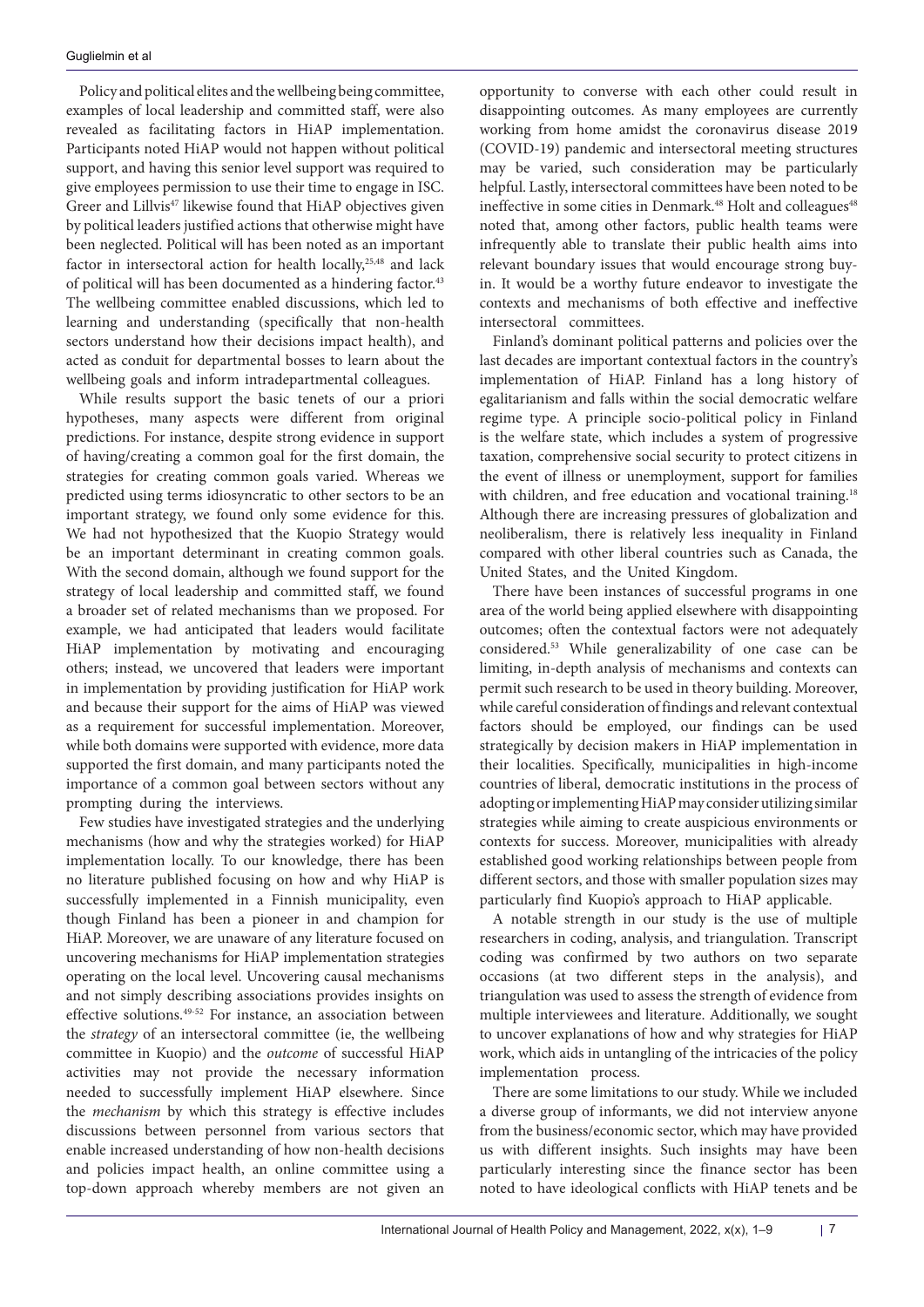absent in participation in HiAP projects.15,54 This sector may be particularly resistant to engagement in HiAP, despite their important role in influencing social determinants of health. While a translator was available to translate some Finnish documents to English, the primary investigator cannot read Finnish and therefore some Finnish documents may have been missed. Interviews were done in English, which could have excluded actors who did not feel comfortable expressing themselves in English. However, we speculate that the views of those more fluent and comfortable in English are not likely to have been different. Additionally, our approach did not allow us to explicitly assess the importance of different outcomes objectively (eg, if the gains were small vs. large). Finally, the short time allotted for interviews (one hour) limited our ability to explore other context-mechanism-outcomes.

## **Conclusion**

Understanding how and why strategies for HiAP at the local level work, and the relevant contexts in which they occur, may be of immense benefit for those wishing to successfully apply HiAP in their region. Moreover, the accumulation of such knowledge creates a foundational base in this growing field, which can be used to build and test theory on HiAP implementation locally. While literature has been published on HiAP implementation at the national level, there has been little focus on municipalities, the level where many social determinants of health have a direct impact on the health of local residents. Our study provides useful insights into the strategies and mechanisms facilitating HiAP implementation in an exemplary municipality. We conclude that having a common goal, local leadership, and committed staff can be important factors in successful intersectoral action for health in municipalities in the context of a mature HiAP setting.

#### **Ethical issues**

Ethics approval was granted from the University of Toronto Research Ethics Board.

#### **Competing interests**

Authors declare that they have no competing interests.

#### **Authors' contributions**

Conception and design were completed by MG, CM, KS, and AB. Data was acquired by MG. All authors participated in the analysis and interpretation of data, drafting of the manuscript, and critical revisions. Funding was obtained by MG and CM. Administrative, technical, and material support was provided by MG. Supervision was provided by CM, KS, and AB.

#### **Funding**

This work was supported by funds from the University of Toronto.

#### **Authors' affiliations**

1 Department of Health Sciences, Wilfrid Laurier University, Waterloo, ON, Canada. 2 MAP Centre for Urban Health Solutions, Li Ka Shing Knowledge Institute, Toronto, ON, Canada. <sup>3</sup>Dalla Lana School of Public Health, University of Toronto, Toronto, ON, Canada. 4 Faculty of Social Sciences, Tampere University, Tampere, Finland. <sup>5</sup>Bloomberg School of Nursing University of Toronto, Toronto, ON, Canada.

#### **References**

- 1. Donaldson LJ. 125 years of public health in the UK. *J R Soc Promot Health*. 2001;121(3):146-151. doi[:10.1177/146642400112100310](https://doi.org/10.1177/146642400112100310)
- 2. Jones WK, Hahn RA, Parrish RG, Teutsch SM, Chang MH. Male mortality trends in the United States, 1900-2010: progress, challenges,

and opportunities. *Public Health Rep*. 2020;135(1):150-160. doi:[10.1177/0033354919893029](https://doi.org/10.1177/0033354919893029)

- 3. The Top 10 Causes of Death. [https://www.who.int/news-room/fact-sheets/](https://www.who.int/news-room/fact-sheets/detail/the-top-10-causes-of-death) [detail/the-top-10-causes-of-death](https://www.who.int/news-room/fact-sheets/detail/the-top-10-causes-of-death). Accessed October 15, 2021.
- 4. A New Perspective on the Health of Canadians. National Collaborating Centre for Determinants of Health. [https://nccdh.ca/resources/entry/new](https://nccdh.ca/resources/entry/new-perspective-on-the-health-of-canadians)[perspective-on-the-health-of-canadians.](https://nccdh.ca/resources/entry/new-perspective-on-the-health-of-canadians) Accessed October 15, 2021.
- 5. Achieving Health for All: A Framework for Health Promotion Canada.ca. [https://www.canada.ca/en/health-canada/services/health-care-system/](https://www.canada.ca/en/health-canada/services/health-care-system/reports-publications/health-care-system/achieving-health-framework-health-promotion.html) [reports-publications/health-care-system/achieving-health-framework](https://www.canada.ca/en/health-canada/services/health-care-system/reports-publications/health-care-system/achieving-health-framework-health-promotion.html)[health-promotion.html.](https://www.canada.ca/en/health-canada/services/health-care-system/reports-publications/health-care-system/achieving-health-framework-health-promotion.html) Accessed October 15, 2021.
- 6. Ståhl T, Wismar M, Ollila E, Lahtinen E, Leppo K. Health in All Policies Prospects and potentials on Health Systems and Policies European. [http://hiaconnect.edu.au/old/files/Health\\_in\\_All\\_Policies.pdf](http://hiaconnect.edu.au/old/files/Health_in_All_Policies.pdf).
- 7. Closing the gap in a generation: health equity through action on the social determinants of health - Final report of the commission on social determinants of health. [https://www.who.int/publications/i/item/WHO-IER-](https://www.who.int/publications/i/item/WHO-IER-CSDH-08.1)[CSDH-08.1.](https://www.who.int/publications/i/item/WHO-IER-CSDH-08.1) Accessed October 15, 2021.
- 8. Fair Society Healthy Lives (The Marmot Review) IHE. [https://www.](https://www.instituteofhealthequity.org/resources-reports/fair-society-healthy-lives-the-marmot-review) [instituteofhealthequity.org/resources-reports/fair-society-healthy-lives](https://www.instituteofhealthequity.org/resources-reports/fair-society-healthy-lives-the-marmot-review)[the-marmot-review.](https://www.instituteofhealthequity.org/resources-reports/fair-society-healthy-lives-the-marmot-review) Accessed October 15, 2021.
- 9. Promotion Health. The Helsinki Statement on Health in All Policies. [http://](http://www.who.int/healthpromotion/conferences/8gchp) [www.who.int/healthpromotion/conferences/8gchp](http://www.who.int/healthpromotion/conferences/8gchp). Accessed October 15, 2021.
- 10. Adelaide Recommendations on Healthy Public Policy the Spirit of Alma-Ata Healthy Public Policy. [https://www.who.int/healthpromotion/](https://www.who.int/healthpromotion/milestones_ch2_20090916_en.pdf) [milestones\\_ch2\\_20090916\\_en.pdf.](https://www.who.int/healthpromotion/milestones_ch2_20090916_en.pdf)
- 11. Freiler A, Muntaner C, Shankardass K, et al. Glossary for the implementation of Health in All Policies (HiAP). *J Epidemiol Community Health*. 2013;67(12):1068-1072. doi[:10.1136/jech-2013-202731](https://doi.org/10.1136/jech-2013-202731)
- 12. Finland curbs childhood obesity by integrating Health in All Policies. [https://www.who.int/news-room/feature-stories/detail/finland-curbs](https://www.who.int/news-room/feature-stories/detail/finland-curbs-childhood-obesity-by-integrating-health-in-all-policies)[childhood-obesity-by-integrating-health-in-all-policies](https://www.who.int/news-room/feature-stories/detail/finland-curbs-childhood-obesity-by-integrating-health-in-all-policies). Accessed October 15, 2021.
- 13. Finland EC. Report of the Working Group Exploring the Goals of Health. [Finnish]. 1972.
- 14. Kokkinen L, Shankardass K, O'Campo P, Muntaner C. Taking health into account in all policies: raising and keeping health equity high on the political agenda. *J Epidemiol Community Health*. 2017;71(8):745-746. doi:[10.1136/jech-2016-207736](https://doi.org/10.1136/jech-2016-207736)
- 15. Kokkinen L, Freiler A, Muntaner C, Shankardass K. How and why do win-win strategies work in engaging policy-makers to implement Health in All Policies? a multiple-case study of six state- and national-level governments. *Health Res Policy Syst*. 2019;17(1):102. doi[:10.1186/](https://doi.org/10.1186/s12961-019-0509-z) [s12961-019-0509-z](https://doi.org/10.1186/s12961-019-0509-z)
- 16. Shankardass K, Muntaner C, Kokkinen L, et al. The implementation of Health in All Policies initiatives: a systems framework for government action. *Health Res Policy Syst*. 2018;16(1):26. doi:[10.1186/s12961-018-](https://doi.org/10.1186/s12961-018-0295-z) [0295-z](https://doi.org/10.1186/s12961-018-0295-z)
- 17. Puska P, Ståhl T. Health in All Policies-the Finnish initiative: background, principles, and current issues. *Annu Rev Public Health*. 2010;31:315-328 313 p following 328. doi:[10.1146/annurev.publhealth.012809.103658](https://doi.org/10.1146/annurev.publhealth.012809.103658)
- 18. Melkas T. Health in All Policies as a priority in Finnish health policy: a case study on national health policy development. *Scand J Public Health*. 2013;41(11 Suppl):3-28. doi[:10.1177/1403494812472296](https://doi.org/10.1177/1403494812472296)
- 19. Aaltonen N, Chydenius M, Kokkinen L. "First, do no harm": have the health impacts of government bills on tax legislation been assessed in Finland? *Int J Health Policy Manag*. 2018;7(8):696-698. doi:[10.15171/](https://doi.org/10.15171/ijhpm.2018.39) iihpm.2018.39
- 20. Health in All Policies CALPHO. [http://www.calpho.org/health-in-all](http://www.calpho.org/health-in-all-policies.html)[policies.html](http://www.calpho.org/health-in-all-policies.html). Accessed October 15, 2021.
- 21. Ståhl T. Health in All Policies: from rhetoric to implementation and evaluation - the Finnish experience. *Scand J Public Health*. 2018;46(20\_ suppl):38-46. doi:[10.1177/1403494817743895](https://doi.org/10.1177/1403494817743895)
- 22. Kokkinen L, Muntaner C, O'Campo P, Freiler A, Oneka G, Shankardass K. Implementation of Health 2015 public health program in Finland: a welfare state in transition. *Health Promot Int*. 2019;34(2):258-268. doi:[10.1093/](https://doi.org/10.1093/heapro/dax081) [heapro/dax081](https://doi.org/10.1093/heapro/dax081)
- 23. Guglielmin M, Muntaner C, O'Campo P, Shankardass K. A scoping review of the implementation of health in all policies at the local level. *Health Policy.* 2018;122(3):284-292. doi[:10.1016/j.healthpol.2017.12.005](https://doi.org/10.1016/j.healthpol.2017.12.005 )
- Van Vliet-Brown CE, Shahram S, Oelke ND. Health in All Policies